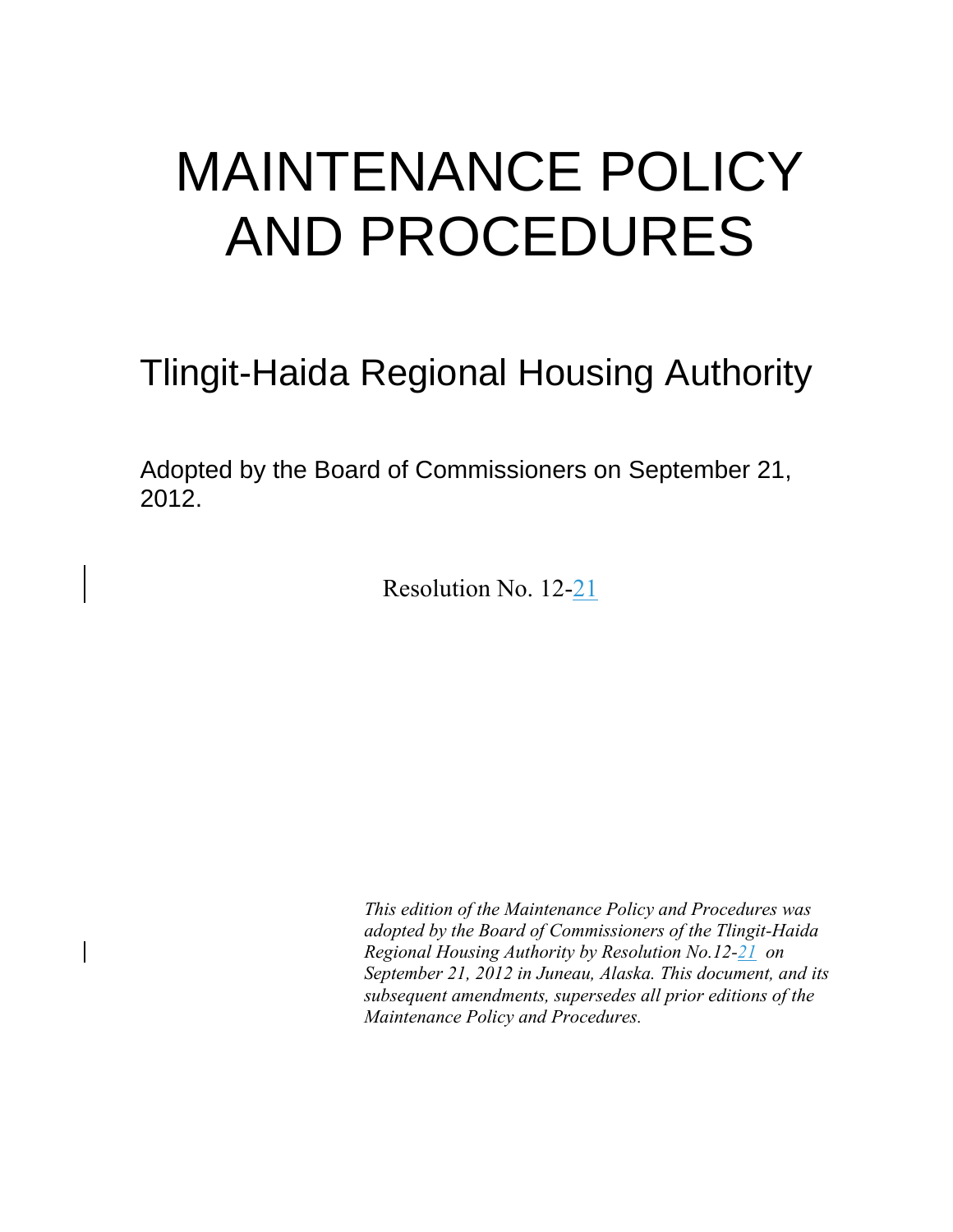### INDEX MAINTENANCE POLICY

#### ARTICLE PAGE

| <b>SECTION I:</b>    | POLICY INTRODUCTION AND T-HRHA3              |  |
|----------------------|----------------------------------------------|--|
| <b>SECTION II:</b>   | RESPONSIBILITIES OF THE HOME-BUYER3          |  |
| <b>SECTION III:</b>  |                                              |  |
| <b>SECTION IV:</b>   |                                              |  |
|                      | A.                                           |  |
|                      | B <sub>r</sub>                               |  |
|                      | $C_{\cdot}$                                  |  |
|                      | D.                                           |  |
|                      | E.                                           |  |
|                      | $F_{\cdot}$                                  |  |
|                      | G.                                           |  |
|                      | TERMINATION OF OCCUPANCY/ OR MOVE-OUT<br>H.  |  |
|                      |                                              |  |
|                      | L                                            |  |
| <b>SECTION V:</b>    |                                              |  |
| <b>SECTION VI:</b>   | HUD/ONAP COORDINATION AND MONITORING12       |  |
| <b>SECTION VII:</b>  |                                              |  |
| <b>SECTION VIII:</b> |                                              |  |
|                      | A.                                           |  |
|                      | <b>B.</b>                                    |  |
|                      | $\mathcal{C}$ .                              |  |
|                      | D.                                           |  |
|                      | E.                                           |  |
|                      | $F_{\cdot}$                                  |  |
|                      | 1.                                           |  |
|                      | Refrigerator and Range 18<br>2.              |  |
|                      | 3.<br>Carpet, Sheet Vinyl, Ceramic Tile,     |  |
|                      |                                              |  |
|                      | 4.                                           |  |
|                      | 5.                                           |  |
|                      | 6.                                           |  |
|                      | 7.                                           |  |
|                      | G.                                           |  |
|                      | Н.<br>Appeals.                               |  |
|                      | $\mathbf{I}$ .                               |  |
|                      | J.                                           |  |
|                      | Job Standards for Maintenance Tasks 21<br>K. |  |
| <b>SECTION IX:</b>   | <b>WORK ORDERS</b>                           |  |
| <b>SECTION X:</b>    |                                              |  |
| <b>SECTION XI:</b>   | HOME-BUYER/TENANT COUNSELING 25              |  |
| <b>SECTION XII:</b>  |                                              |  |
| <b>SECTION XIII:</b> |                                              |  |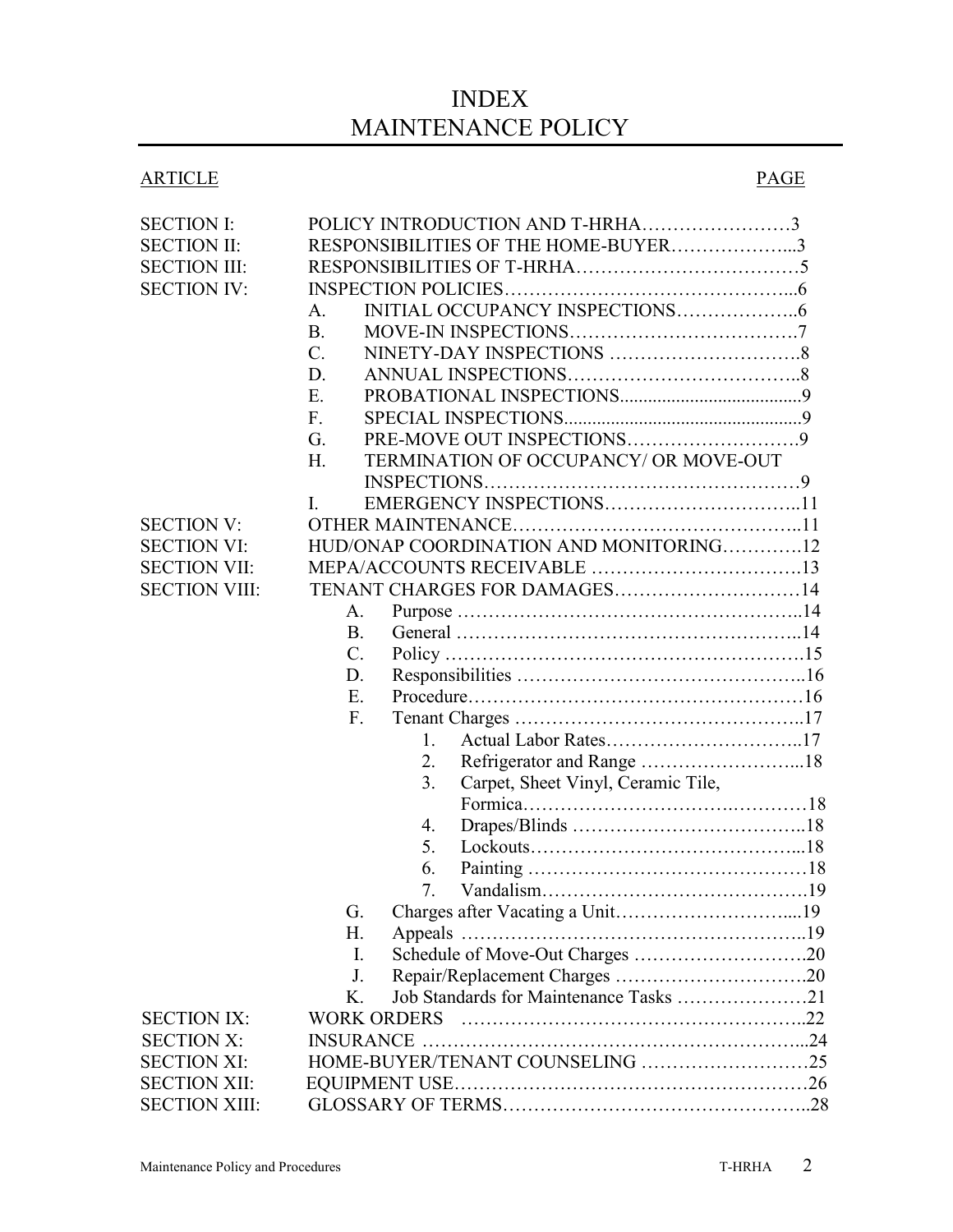#### **SECTION I. POLICY INTRODUCTION AND T-HRHA**

- A. The Maintenance Policy has been implemented for the following:
	- 1. To ensure that safe, decent and sanitary conditions exist in each of the dwelling units within the New Mutual Help, Rental, Tax Credit Programs and any other properties owned or managed by Tlingit-Haida Regional Housing Authority, hereafter referred to as "T-HRHA", which has established a maintenance program for its homebuyers/tenants.
	- 2. The home-buyer/tenant has maintenance responsibilities to the T-HRHA under terms of the home-buyer/tenant's agreement with the T-HRHA. Therefore, this policy will state the maintenance responsibilities and obligations of the T-HRHA and the homebuyer/tenant in accordance with the New Mutual Help, Rental, Tax Credit or other Occupancy Agreements.
	- 3. T-HRHA shall use its best effort to obtain compliance with the following rules and regulations, sufficient to assure full performance of the respective maintenance responsibilities of the T-HRHA and the home-buyers/tenants upon request.
	- 4. The President/CEO appoints the Maintenance Manager as his designee authorized to approve work orders on routine Maintenance and Emergency Repairs that are health and safety issues and that directly affect the health and welfare of the clients/occupants. This T-HRHA includes the ability to authorize immediate repairs and relocate the occupants during emergency repairs if deemed necessary by the Maintenance Manager.

#### **SECTION II. RESPONSIBILITIES OF THE HOME-BUYER/TAX CREDIT LEASE TO OWN SINGLE FAMILY**

- A. The home-buyer/tax-credit lease to own tenant shall be responsible for all maintenance of the home, including all repairs and replacements (including those necessitated by damage from any cause, with the exception of damage from fire or other insurance covered items. T-HRHA will be responsible to pay the insurance deductible).
- B. The home-buyer/tax-credit lease to own tenant shall be responsible for routine and non-routine maintenance of the home, including all repairs and replacements (including those resulting from damage from any cause). The T-HRHA shall not be obligated to pay for or provide any maintenance of the home other than the correction of warranty items reported during the applicable warranty period.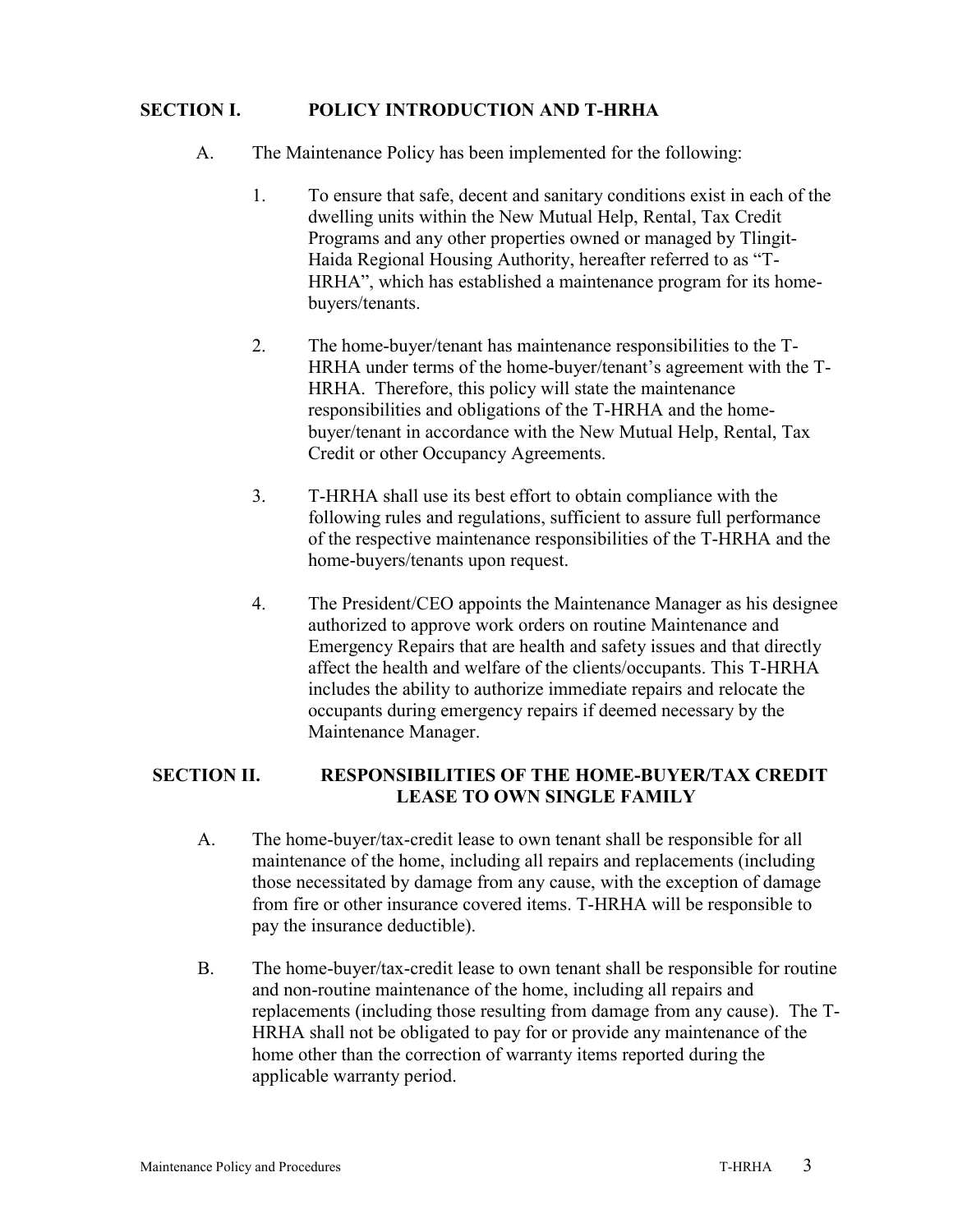- 1. Failure of the homebuyer to perform the maintenance obligations constitutes a breach of the Lease Agreement and grounds for its termination. Upon determination by the T-HRHA that the homebuyer has failed to perform its maintenance obligations, the T-HRHA shall require the homebuyer to agree to a specific plan of action to cure the breach and to assure future compliance. The plan shall provide for maintenance work to be done within a reasonable time by the homebuyer, with such use of the homebuyer's account as may be necessary, or to be done by the T-HRHA and charged to the homebuyer's account. If the homebuyer fails to carry out the agreedto-land, the Lease Agreement shall be terminated in accordance with Sections 12.1 and 12.2 of the Lease Agreement.
- 2. If the T-HRHA determines that the condition of the property creates a hazard to the life, health or safety of the occupants, of if there is a risk of damage to the property if the conditions is not corrected, the corrective work shall be done promptly by the T-HRHA with such use of the homebuyer's accounts as the T-HRHA may determine to be necessary or by the homebuyer with a charge of the cost to the homebuyer's accounts in accordance with Section 9.3(a) of the Lease Agreement.
- 3. Any maintenance work performed by the T-HRHA shall be accounted for through a work order stating the nature of and charge for the work. The T-HRHA shall give the homebuyer copies of all work orders for the home.
- 4. If outside workmen or contractors are needed to make necessary repairs, it shall be the responsibility of the home-buyer/tax-credit lease to own tenant to obtain their services and to provide payment.
- C. Warranty Period: If any defects are found during the warranty period of an appliance or equipment.
	- 1. A warranty is a written guarantee of the integrity of a product and the good faith of the maker given to the purchaser. It generally specifies that the maker, for a period of time, is responsible for the repair or replacement of defective parts and will, sometimes also provide servicing. That time span is known as the warranty period.
	- 2. It is the responsibility of the home-buyer/Tenant to replace and maintain all smoke detectors located in New Mutual Help, and Single Family Tax-Credit Lease to Own Homes. Smoke detectors are to be in operating condition at all times. Failure to do so is a violation of State Law.
		- a. During the first twelve months of service, on new construction, the project contractor is responsible for the warranty service on the equipment in question. The home-buyer/tenant shall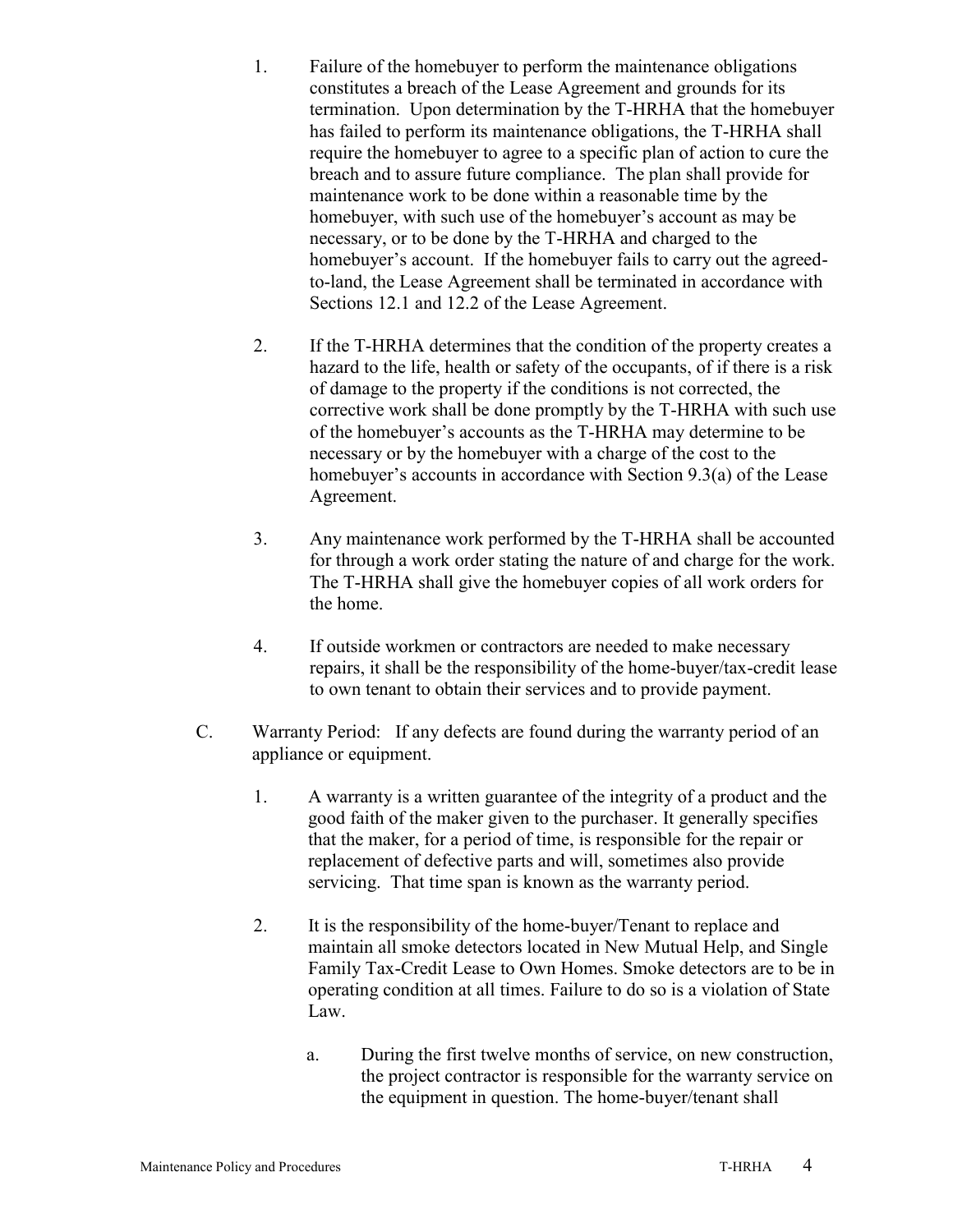promptly contact the T-HRHA to request a warranty work order for the repair/replacement of the unit in question.

- b. If the equipment warranty in question is on a unit turn-around completed by the T-HRHA, and has not exceeded twelve months since the move-in date, the home-buyer/tenant shall promptly contact the T-HRHA to handle the warranty repair/replacement of the equipment in question.
- c. If the warranty has exceeded twelve month since the installation/move-in date, then the home-buyer/tenant shall contact the manufacturer listed in their Home-Owner's Manual for assistance on the warranty repair/replacement.

#### **SECTION III. RESPONSIBILITIES OF T-HRHA**

- A. The T-HRHA shall be responsible for coordinating counseling programs to train and advise potential home-buyers/tenants of their maintenance responsibilities prior to occupancy.
- B. The areas to be covered will include:
	- 1. Operation and Maintenance of appliances and equipment in the home;
	- 2. Preventive Maintenance programs;
	- 3. Energy conservation; and
	- 4. Routine Maintenance
- C.
- 1. The T-HRHA shall post a copy of the Maintenance Policy in the TDHE Office, and a copy shall be provided to the new homebuyer/Tenant upon entry into the program or upon request.

#### **SECTION IV. INSPECTION POLICIES**

- A. Initial Occupancy Inspections/Items Covered by Warranty.
	- 1. Prior to occupancy of a new home, a final inspection will be completed by the T-HRHA. The home-buyer/tenant shall be invited to participate in the inspection of his/her home and shall be given a copy of the inspection report; however, acceptance of the unit shall be by the T-HRHA.To establish a record of the condition of the home on the date of occupancy, the homebuyer (including a subsequent homebuyer) and the T-HRHA shall make an inspection of the home as close as possible to, but no later than, the date the homebuyer takes occupancy. (The record of this inspection shall be separate from the certificate of completion, but the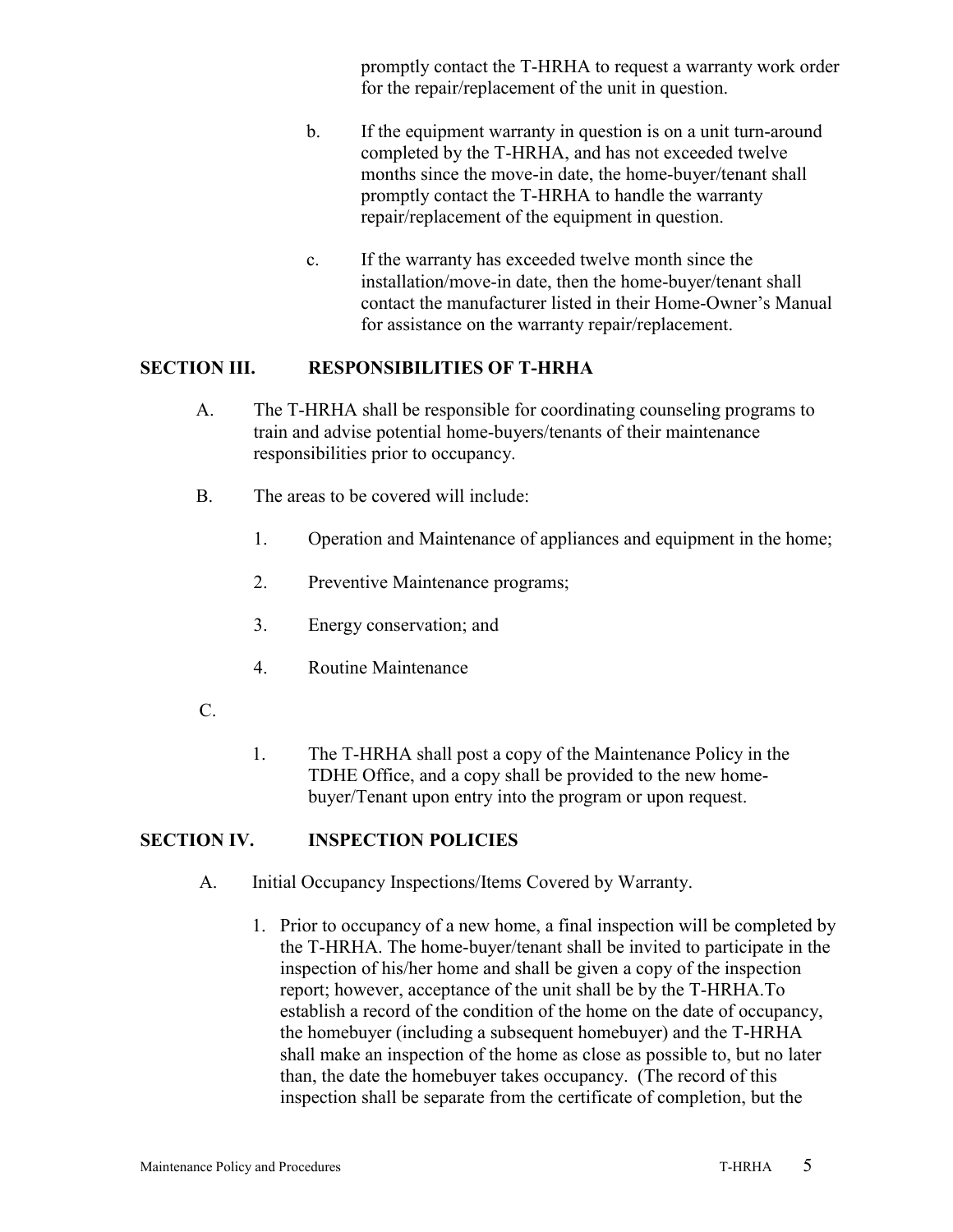inspections may, if feasible, be combined.) After the inspection, the T-HRHA representative shall give the homebuyer a signed statement of the condition of the home and equipment and homebuyer shall sign a copy off the statement, acknowledging concurrence or stating objections; and any differences shall be resolved by the T-HRHA and a copy of the signed inspection report shall be kept at the T-HRHA.

- 2. Within 30 days of occupancy of the home, the Authority shall furnish the home-buyer/Tenant with a list of applicable contractors, manufacturers, and supplier's warranties, indicating the items covered and the periods of warranties and stating the homebuyer's responsibility for notifying the T-HRHA of any deficiencies that would be covered under the warranties.
- 3. It is the responsibility of the homebuyer, during the period of the applicable warranties, to promptly inform the T-HRHA in writing of any deficiencies arising during the warranty period (including manufacturers' and suppliers' warranties) so that the T-HRHA enforce any rights under the applicable warranties. If a homebuyer fails to furnish such a written report in time, and the T-HRHA is subsequently unable to obtain redress under the warranty, correction of the deficiency shall be the responsibility of the homebuyer.
- 4. The inspections shall include the items covered by the manufacturers and suppliers' warranties, as well as those covered by the contractors' warranties. At each inspection, the Authority shall obtain a signed statement from the occupants as to any deficiencies in the structure, equipment, grounds, etc., so that it may enforce any rights under the applicable warranties.
- B. Move-in Inspections.
	- 1. Prior to occupancy of a new home/unit turn-around move-in, a Move-In inspection will be conducted by the T-HRHA and the new homebuyer/tenant to confirm the condition of the unit at the time of the move-in. After the inspection is completed, both the T-HRHA Representative and the home-buyer/tenant shall sign the inspection form, after which, the home-buyer/tenant shall receive a copy of the Move-In Inspection for their records.
	- 2. At the time of the Move-Inspection, the T-HRHA shall:
		- a. Counsel the new home-buyer/tenant on the insurance coverage provided by the T-HRHA on the home structure, maintenance and operation of all the appliance and equipment supplied in the home.
		- b. Supply the home-buyer/tenant with a T-HRHA contact list showing applicable staff to contact if the home-buyer/tenant has any questions in regards to maintenance, occupancy agreements and other programs that may be available for them through the T-HRHA.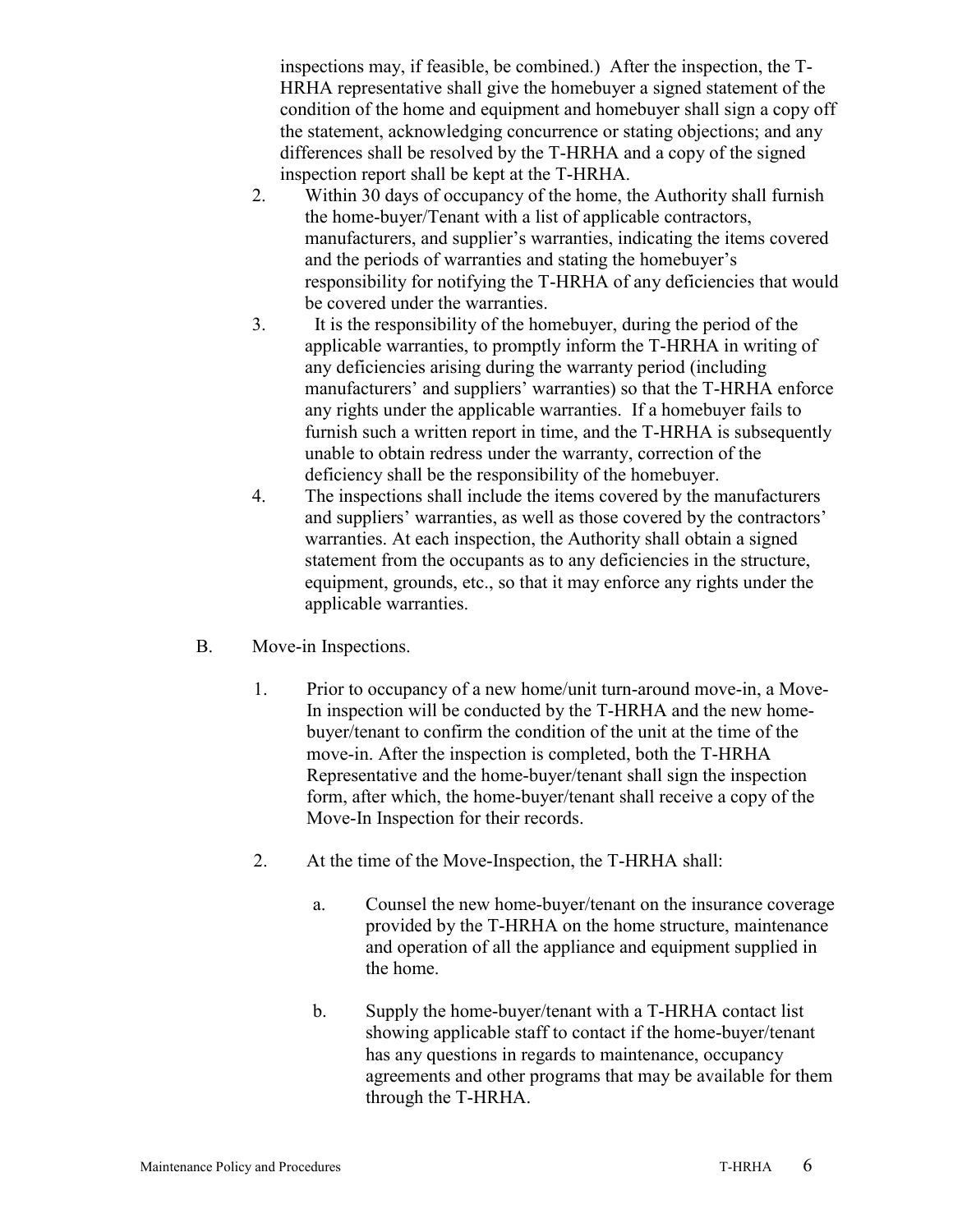. C. Ninety-Day Inspections.

> Approximately ninety (90) days after move-in T-HRHA should have a brief unit inspection to ensure that a new tenant is properly maintaining his or her unit. This is a courtesy inspection and may result in a warning violation with counseling and possibly a probationary follow-up inspection.

- D. Annual Inspections (of Units under Management).
	- 1. After the initial one year warranty period, the T-HRHA shall perform inspections annually, as a minimum, to ensure that the maintenance is being performed by the home-buyers/tenants. Prior to inspection, the T-HRHA shall provide written notification to the home-buyer/tenant as to the date, time and purpose of the impending inspection. During the inspection, the T-HRHA may advise the resident on the proper techniques, energy conservation, preventative maintenance measures, and fire safety hazards. The inspection shall be signed by the homebuyers/tenants and the T-HRHA Agent, with a copy going to the home-buyer/tenant and the original being maintained in the T-HRHA's file.
		- a. Acknowledgment of Deficiency Findings.
			- i. In order not to prolong the repair problems for the home-buyer/tenant and give them notice and opportunity to correct them, the maximum time for deficiency compliance will be rated at 0, 10, 30, 60 or 90 days for completion, depending upon the health/safety factor and the severity of the repair. If the home-buyer/tenant fails to respond and or neglects the notice, Housing Management shall follow procedures set forth for breach of contract listed under homebuyer/tenant responsibilities
			- ii. Emergency/Health/Safety deficiency findings will be followed up within 24 hours of the finding while the Inspector is still in the community. Time allotment for this category is 0-24 hours, provided items needed to complete the repair are readily available in the community. The Inspector will issue a separate written notice on these items, and will follow up on them according to the time frame for compliance set. If the home-buyer/tenant fails to respond and or neglects the notice, Housing Management shall follow procedures set forth for breach of contract listed under homebuyer/tenant responsibilities.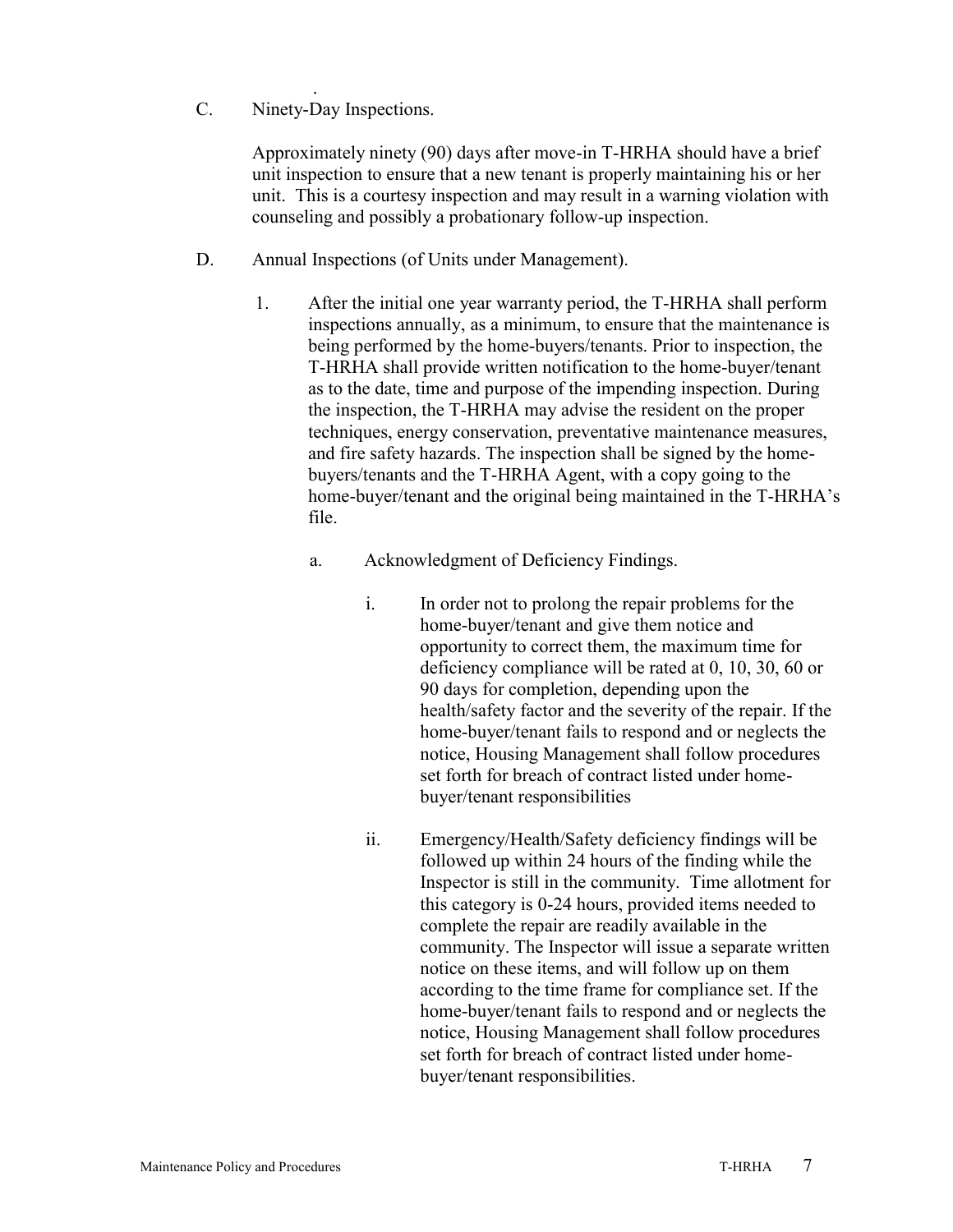- iii. If it has been determined that the home-buyer/tenant cannot financially afford to complete these repairs, then a work order maybe issued during these inspections for immediate repairs if needed, (with President/CEOs approval or designee), to keep the house in good physical condition. If any deficiencies are found, the procedures specified under the Occupancy Agreement "Home-buyer/Tenant Maintenance Responsibilities" will be followed.
- E. Probational Inspections.

The Maintenance Manager can require and either schedule, or at random, cause a series of special inspections to occur in order to ensure that a tenant is fulfilling a counseling agreement and/or properly maintaining their units.

F. Special Inspections.

Special inspections will be conducted anytime the President/CEO, Designee (or Maintenance Manager, if appropriate) deems it necessary. The most common special inspection is performed as a follow up on residents with a history of poor maintenance habits, at which time the home-buyer/tenant will be served a notice that the unit will be inspected within 24 hours, or if the unit appears to have been abandoned, in which the T-HRHA may inspect the unit immediately to secure the unit and assure there is no major damage.

G. Pre Move-out Inspections.

The pre Move-out Inspection is scheduled at the time that the tenant notifies T-HRHA with his/her thirty (30) day notice of intent to terminate the Lease. The pre-move out inspection is conducted to provide the tenant with assistance in maintenance items that are required to be repaired/replaced or cleaned prior to T-HRHA regaining possession of the home.

- H. Termination of Occupancy Agreement/or Move-out Inspection.
	- 1. Upon Housing Management receiving notification from a client of intent to terminate, the Maintenance Department shall be notified immediately of the Move-Out Date. The Maintenance Department will schedule the Move-out Inspection time with the client on that date.
	- 2. Upon Move-out, the Client or Sub lessee shall receive a copy of the original Move-In inspection form, to confirm the condition of the unit at the time of the move-in. The Housing T-HRHA representative accompanied by the Client/sub lessee will perform a Move-out Inspection of the unit, signing and dating the form agreeing to the conditions of the unit at the time of the move-out.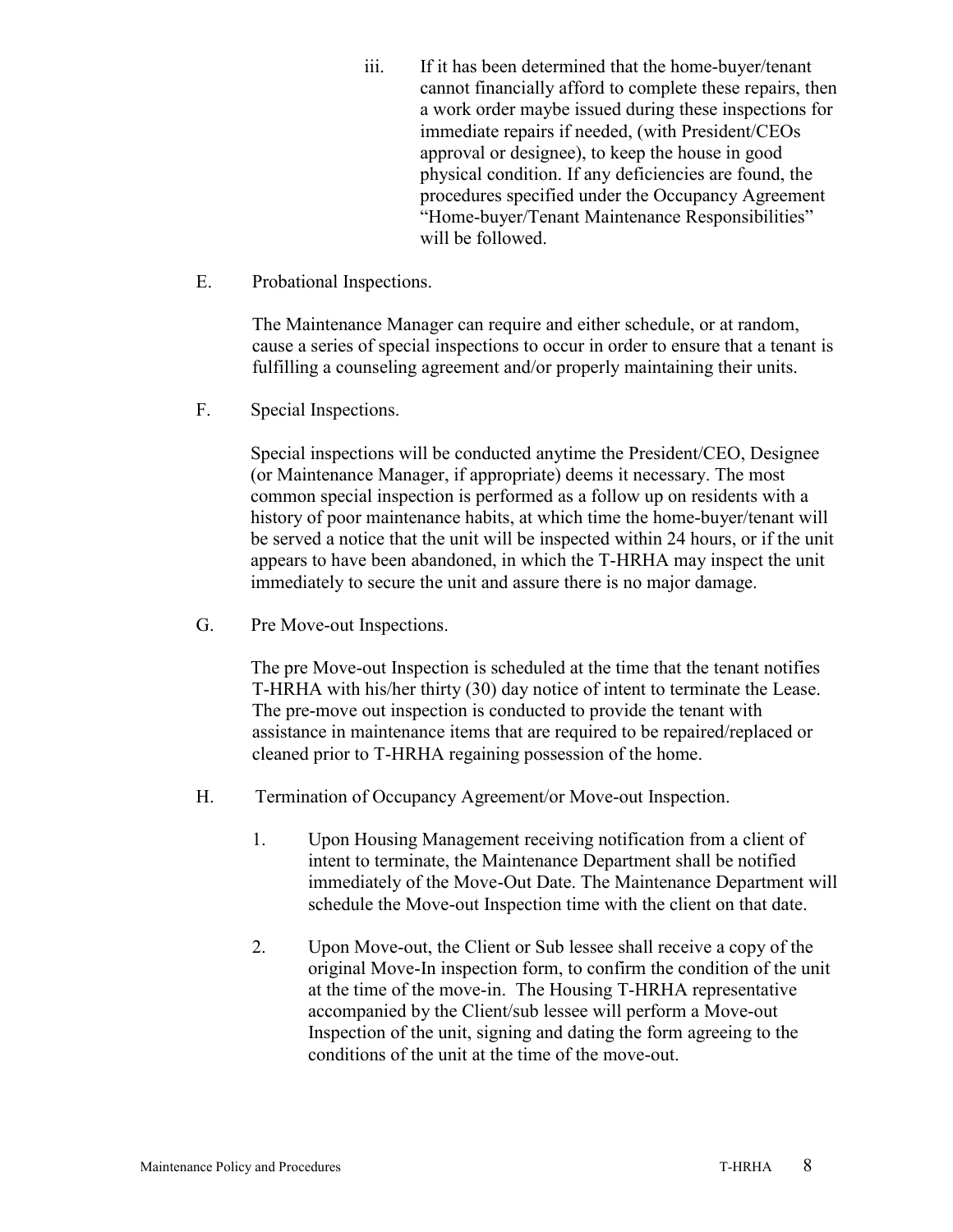- 3. Clients are to be responsible for deferred Maintenance per Occupancy Agreement. Deficiencies will be noted and the client will agree to correct the deficiencies or the housing T-HRHA will correct at the expense of the client. The list of repairs will be generated by the Maintenance Manager or designee with the estimated cost to repair the unit. Repair estimates are to be mailed to the client with cover letter by the Housing Specialist
- 4. Settlement with the client following a termination shall be made as promptly as possible after all charges have been determined and the TDHE has given the client a statement of such charges. The client may obtain a settlement before Actual Cost of any Maintenance required to put the home in satisfactory condition for the next occupant has been determined if the client is willing to accept the TDHE's estimate of the amount of such cost. In such case, the amounts to be charged for such maintenance shall be based on the TDHE's estimate of cost thereof. The time lines for the sequence of events are as follows:
	- a. Home-buyer/tenant. Notifies T-HRHA of intent to terminate.
	- b. T-HRHA sets up inspection within ten (10) working days for Juneau, 30 days for outlying communities.
	- c. Ten (10) working days from unit inspection, repair estimates will go to home-buyer.
	- d. If the home-buyer/tenant fails to contact the Housing T-HRHA with an action plan to correct the repairs within Thirty (30) days from date of repair estimate received by home-buyer, the TDHE may begin repairs as soon as they can be scheduled.
	- e. Depending upon the extent of repairs, the renovation of the unit should take no longer than 30-90 days.
	- f. The job foreman will fill out a weekly log of work in progress. (See attached form).
	- g. Maintenance department will inspect work as needed.
	- h. Accounting to be notified of completion of work by Maintenance Dept.
- I. Emergency Inspections.

T-HRHA staff can conduct an immediate inspection of any T-HRHA unit if there is reasonable cause to believe that an emergency exists that presents an immediate threat to the health or safety of persons or an immediate threat of damage to project property.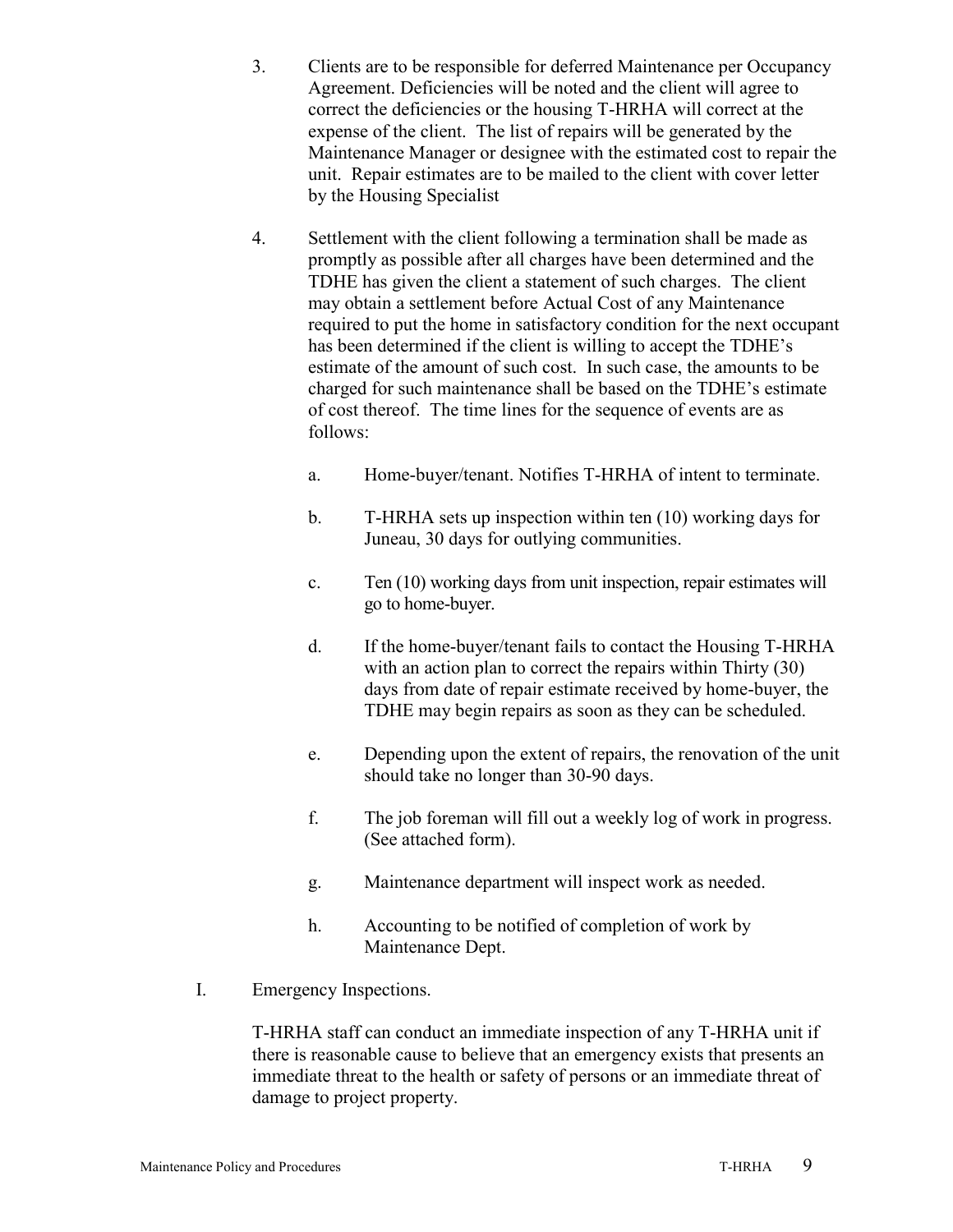#### **SECTION V. OTHER MAINTENANCE**

- A. Emergency Repairs.
	- 1. For all tenants reporting emergency repairs that are considered to be health and safety or security issues T-HRHA will respond As soon as reasonably possible. For all other emergency repairs T-HRHA will respond within 24 hours.
	- 2. The emergency service will be offered 24 hours a day, every day of the year. Emergencies are made safe and where possible completed within the first visit. For emergency repairs that can't be completed on the first visit, T-HRHA will arrange a second visit to complete the works at a mutually convenient time.
	- 3. If the condition of the home creates a hazard to life, health or safety of the occupants, the President/CEO grants immediate authority to the Maintenance Manager to decide and take the necessary steps to correct the health/safety deficiencies, up to and including, relocate the occupants if necessary and authorize immediate corrective action to repair the deficiencies to assure the occupants safety and well-being.
	- 4. If the repairs create a severe financial burden to the homebuyer/tenant, the T-HRHA shall consider, on a case by case basis, having the work done and charging the cost thereof to the homebuyer/tenants Monthly Equity Payment Account, (in accordance with article VI, Section 6.3 (a) of the MHOA), Tenants Accounts Receivables, and/or accepting a Permanent Fund Dividend Assignment to complete the necessary work.
	- 5. Maintenance shall submit a written report and estimated cost for the emergency repairs to Housing Management, Fiscal Department and the Environmental Technician.
- B. Any maintenance work done by the T-HRHA shall be accounted for through a work order stating the nature of the charge for the work completed. If the work is to be charged to the home-buyers/tenants MEPA/A-R Account, the home-buyer/tenant is required to sign an authorization form prior to a work order being issued for the necessary repairs/work.
- C. The T-HRHA may permit home-buyers/tenants to make installment payments for costly repairs by billing them monthly on the billing statement.
- D. The T-HRHA may be able to obtain contract services, at a lower cost than the home-buyers/tenants can individually for work such as furnaces, boilers, septic tank pumping and other contract services. Every effort shall be made toward such arrangements as a matter of economic practicality.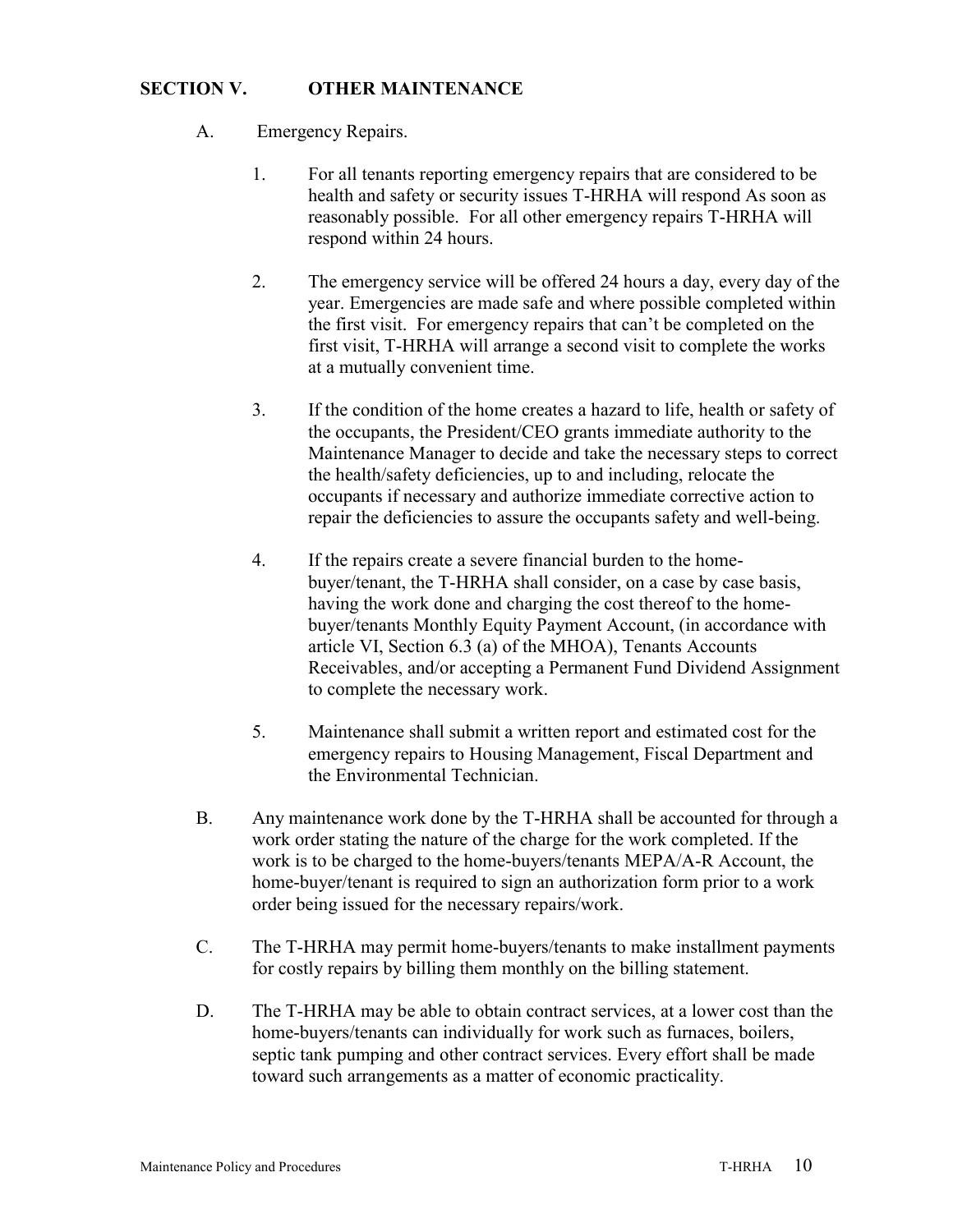- E. If a home sustains serious damage the home-buyer/tenant shall immediately inform the T-HRHA. The T-HRHA will then notify the insurance carrier and shall inspect the unit to determine if a claim will be required to establish renovation cost.
- F As of October 30, 1992. The State and Local laws require that all units whether Rental or Home-ownership, have operable hard-wired Smoke Detectors in place. Units with hearing impaired residents shall have visual type alarm systems installed. Units that are occupied by both hearing and visually impaired residents shall have both audible and visual type alarm devices installed.
	- 1. The T-HRHA shall use operating funds to provide battery operated smoke detectors in units that do not have any smoke detectors in place, and if it is determined that the home-buyer/tenants cannot afford to replace the smoke detectors on their own, this cost will be added to the home-buyer/tenants Accounts Receivable Account.

#### **SECTION VI. HUD/ONAP COORDINATION AND MONITORING**

- A. The HUD/ONAP Staff from the Anchorage office will be conducting reviews of the Maintenance program of the T-HRHA to assure that proper Maintenance procedures and techniques are being employed. The bi-annual reviews may encompass the following:
	- 1. Maintenance program implementation;
	- 2. A utility review to assure that allowances are current and adequate;
	- 3. Maintenance record keeping;
	- 4. Procurement practices;
	- 5. Supply management practices.
- B. It shall be the responsibility of the T-HRHA to correct the items indicated in the report, as applicable, and notify the HUD/ONAP Housing Management Division in writing of actions being taken.

#### **SECTION VII. MEPA/ACCOUNTS RECEIVABLE**

- A. The T-HRHA may provide assistance to home-buyers in the New Mutual Help Program in completing Emergency, Health/Safety repairs according to the following guidelines:
	- 1. Use of Accounts Receivables is restricted to Health/Safety and Emergency repairs and will be considered on a case by case basis.
		- a. The home-buyers accounts receivables must be current.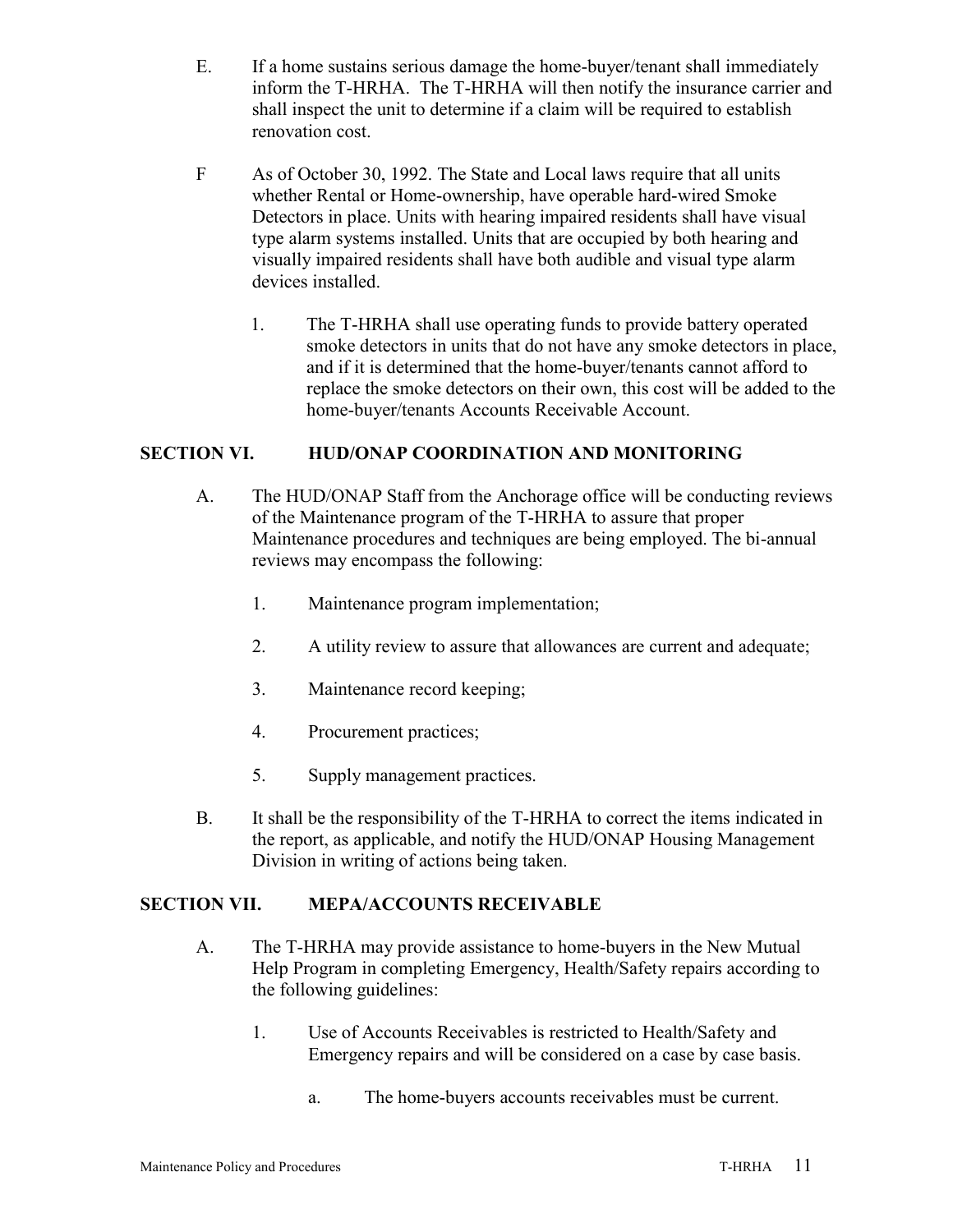- B. The home-buyer must contact their Occupancy Specialist and notify the T-HRHA of the nature of their problem.
- C. At that time, the Occupancy Specialist will counsel the home-buyer on their financial status in order to determine whether the home-buyer can afford to complete the repairs themselves or if financial assistance is needed.
- D. If the Occupancy Specialist has determined that the home-buyer has the financial capabilities of paying for the repairs, the home-buyer is responsible for contacting a qualified contractor/serviceman and having the repairs completed within the specified time period.
- E. If the Occupancy Specialist determines that the house-hold is financially burdened; they will document and counsel the home-buyer on the available options and the effects that the charges will have if billed to the Accounts Receivables.
- F. If it is determined that Accounts Receivables may be used, the home-buyer is required to sign an authorization form requesting the T-HRHA to charge the home-buyers Accounts Receivables to pay for the necessary repairs. After an estimate for labor and materials have been established, these cost estimates shall be listed on the Authorization Form that the home-buyer is to review and sign. If the home-buyer refuses to sign the authorization, the work will not be authorized by the T-HRHA. The home-buyer will be responsible to follow through within the established time frames for the repairs.
- G. The Occupancy Specialist will present the signed Authorization form to the President/CEO or designee for approval. The Maintenance Department will not accept any request for repairs under Accounts Receivable Authorization unless a signed approval from the President/CEO or designee has been presented with the request for repairs.
	- 1. The Maintenance Department upon receiving approval from the President/CEO or designee will assign a work order number for the repairs, and following procurement procedures, will appropriate the materials and serviceman to complete the repairs in a timely manner as determined by the nature and severity of the repairs to be completed.
- H. Upon completion of the work, an accounting of the total charges will be made and the appropriate account charged.
	- 1. In the case of an Accounts Receivable charge, the payback agreement will be drafted with the following considerations given:
		- a. The repayment of the debt shall be as prompt as possible;
	- 2. The document will be forwarded to the home-buyer for signature and upon return, approved by the President/CEO or designee.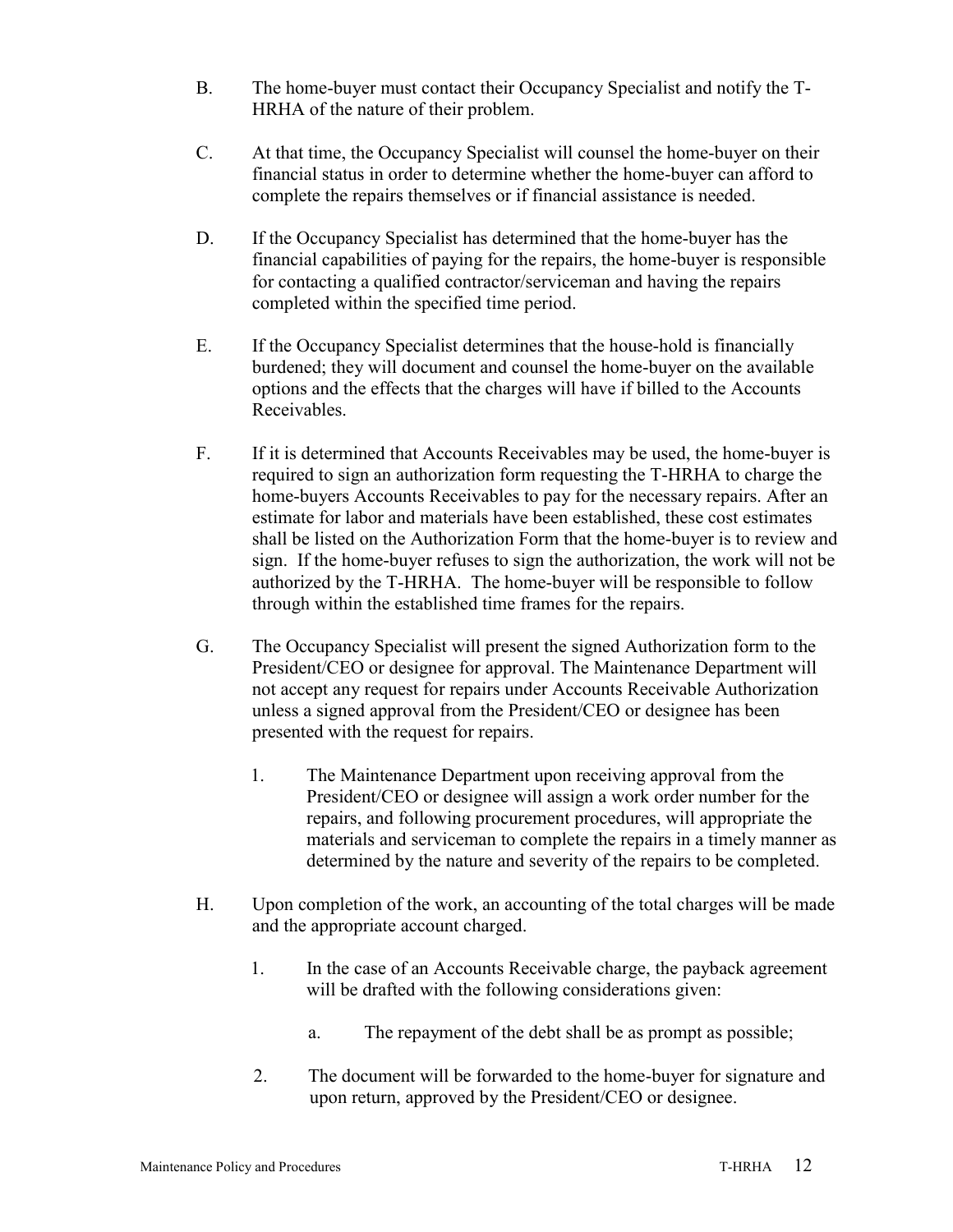- 3. The home-buyer will be provided with proper documentation and file copies.
- I. The T-HRHA may allow use of MEPA funds, PFD Assignments or charges under administrative approved amounts to accounts receivable to the homebuyer/tenant, for emergency repairs, health, and safety upon confirmation by the Occupancy Specialist that the household in question is financially burdened and cannot afford the cost of the needed repairs. Use of the MEPA/A-R Accounts must be approved by the President/CEO or his/her designee.

#### **SECTION VIII. TENANT CHARGES FOR DAMAGES**

A. Purpose

The Maintenance Charge Policy is developed to set charges to the Tenants beyond normal wear and tear for like work throughout the State.

B. General

The general upkeep of the dwelling unit is the responsibility of the tenant while the repairs to the structure or equipment are the responsibility of T-HRHA. Rental tenants are responsible for routine maintenance, including replacement of consumables such as light bulbs, and periodic, customary and regular servicing of appliances and fixtures, including all plumbing and heating. Normal wear and tear of the dwelling unit, common area, building, or facility is to be expected and will not be charged to the tenant. However, when damages beyond normal wear and tear are caused by the tenant, a member of the tenant's household or a guest; it will be the tenant's responsibility to pay for the damages.

If neglect or willful damage to the property is documented, it will be a lease violation and could result in an eviction in accordance with the terms and conditions of the lease. When possible, charges will be based on the Actual Cost of materials and labor to repair or replace the item(s). When estimating charges for move-outs, defendable time charges will be used and the actual work performed documented to confirm appropriate billing.

C. Policy

Tenants will be financially liable and accountable for loss, destruction, or failure to satisfactorily clean T-HRHA property, equipment or furnishings. A tenant's liability will be based on physical inspection and/or other documentation provided by T-HRHA employees. It is imperative that all inspections be accurate, thorough, and well documented (i.e. move-in, moveout, Housing Quality Standards (HQS), housekeeping) and kept on file in the tenant's unit folder in the Property Management Divisions Section.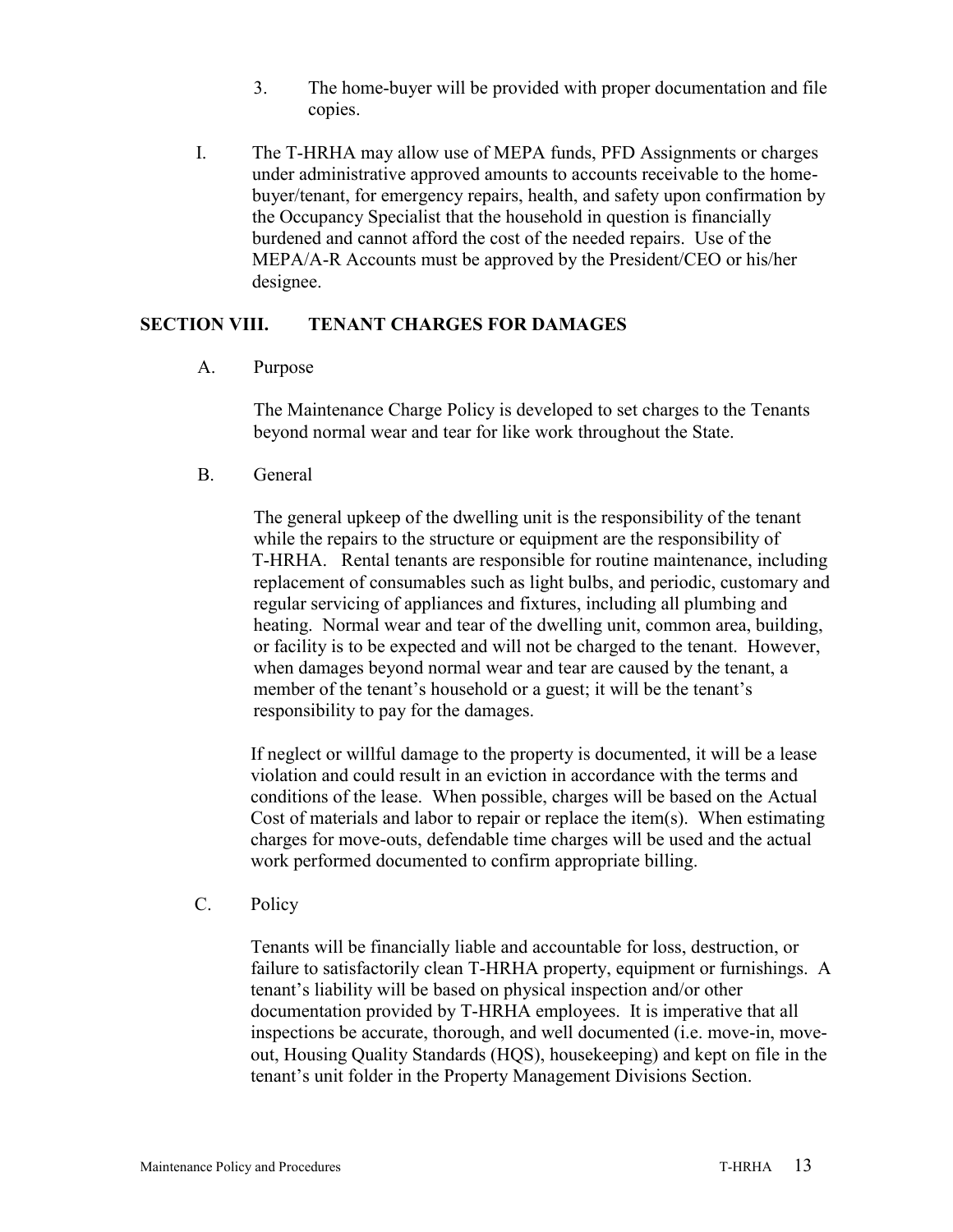A tenant may be charged in cases of vandalism, stolen or missing items as well as any damage done by tenant, a member of tenant's household, or an invitee or permittee of tenant.

When assessing Maintenance charges, the following basic principles will be observed:

- 1. Maintenance charges will be based on the best good-faith estimate that can be determined;
- 2. The purpose of these sundry charges as stated above is to set charges to tenants for damage beyond normal wear and tear for like work through-out the State. The major consistent component of these charges is labor time. It is a fact that some Maintenance personnel may be able to change a lock set faster than others and the cost of this will be imposed on tenants. Using this policy, if it takes twenty minutes to replace a deadbolt, but only 15 minutes as listed in the Job Standards, a minimum of one (1) hour labor charge for a lock out or replacing a deadbolt will be charged. However there is no standard charge for hardware.
- D. Responsibilities

Both Tenant's and T-HRHA's responsibilities are outlined in T-HRHA's Lease Agreement.

- E. Procedure
	- 1. Tenant charges originate during occupancy or at the time of move-out with a statement of charges. Procedures are outlined in the Residential Lease Agreement concerning Move-out Inspections.
	- 2. Tenant charges during occupancy are Actual Cost (material + Labor). When a work order is generated during the normal work hours, the wage rate for the employee times the actual time worked is charged to the tenant along with material cost. Time for pick-up of supplies and travel time to and from the job site should be charged if they are significant and documented. Any maintenance charges shall be clearly documented in the work order. Additional supporting documentation should be provided to the property manager in extraordinary situations, as each charge may be appealed to the President/CEO by the tenant.
	- 3. Work performed between the hours of 8:00 A.M. and 5:00 P.M. Monday through Friday, exclusive of holidays, is considered normal work hours (This includes those properties where the maintenance employee works less than 8 hours). Work performed on weekends, holidays or after 5:00 P.M., and before 8:00 A.M. is charged at the overtime rate with a minimum charge of 1.5 hours in accordance with current labor union contracts. The tenant will be notified of charges on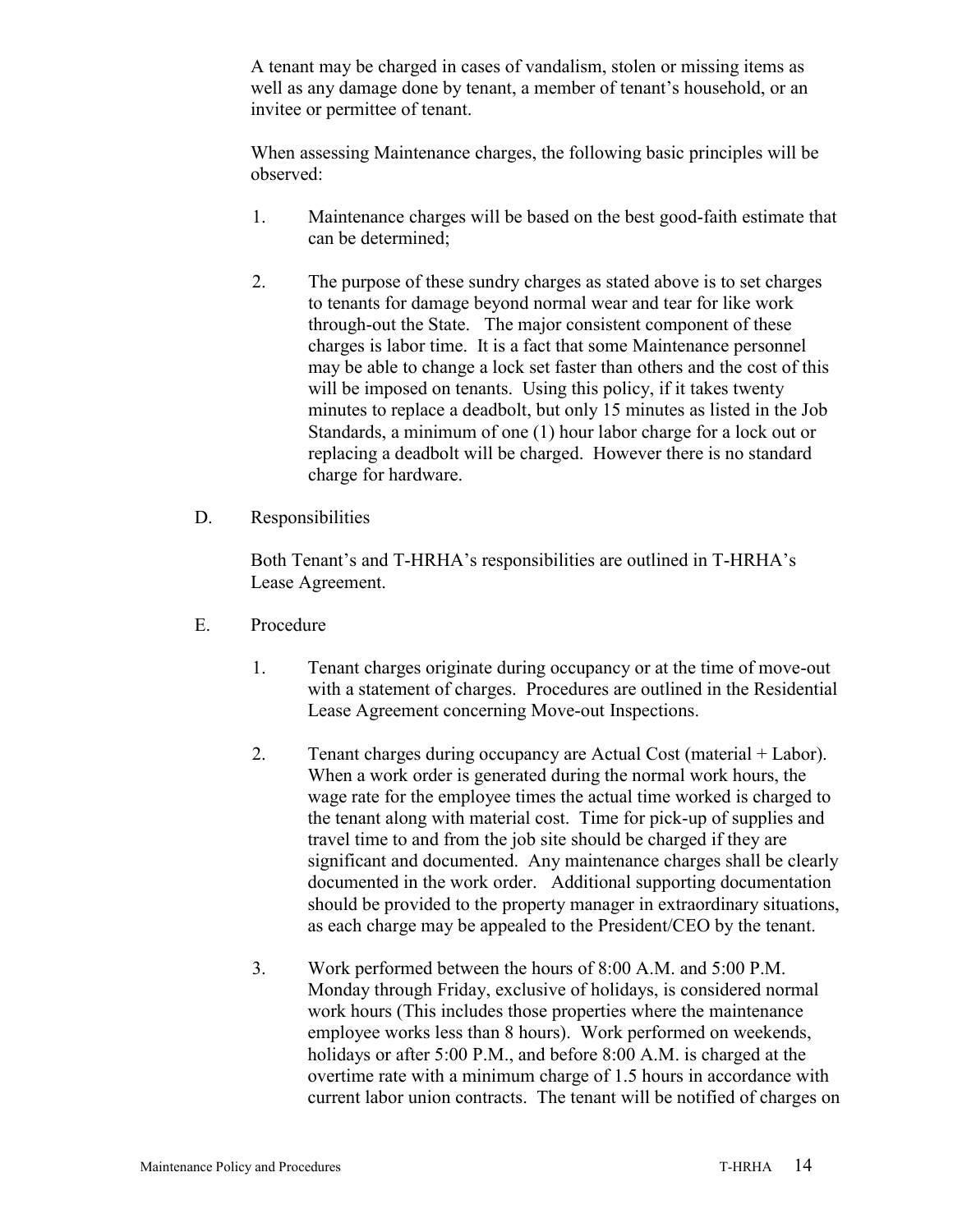a form "Charges to Tenant for Damages and Services", with a copy or copies of work orders attached.

- F. Rental Tenant Charges
	- 1. Actual Costs are based on the labor rates listed below. When a work order is entered into the system, the labor rate is automatically assigned to the Tenant's bill. Maintenance personnel will insure that no more than the time shown is charged unless there are documented, extenuating circumstances.

| <b>ACTUAL LABOR RATES</b> (subject to change) |                       |                                                                                  |  |  |  |  |  |
|-----------------------------------------------|-----------------------|----------------------------------------------------------------------------------|--|--|--|--|--|
| LABOR CLASSIFICATION                          | NORMAL WORK HOURS     | <b>OVER TIME RATE</b><br>(Weekends, holidays, before<br>8. a.m./after 5:00 p.m.) |  |  |  |  |  |
| Maintenance Employee                          | Minimum 1 hour charge | \$75.00                                                                          |  |  |  |  |  |

#### 2. Lockouts

Charges for lockouts are set at \$ 50.00 for normal work hours and \$100.00 for after normal work hours, weekends and holidays. If a tenant called, and then the tenant was able to gain access to the unit, a minimum charge of \$50.00 still applies.

3. Vandalism

A tenant may be charged in cases of vandalism, stolen or missing items even if it is supported by a police report, unless the damage is done by a guest of the tenant, or a member of the tenant's household.

- G. Charges after Vacating a Unit
	- 1. It is important to determine any maintenance charges as soon as possible after the tenant vacates. If work can be completed and charges computed within 5 working days, actual time and materials will be used. In all other situations originating after a tenant vacates are derived from established dollar amounts as listed below in the "Schedule of Move out Charges". The schedule is in sections: (1) cleaning, and (2) repair/replacement. The charges listed in this schedule are not all-inclusive.
	- 2. If the tenant fails to clean the vacated unit to T-HRHA's standards or has damaged T-HRHA property, charges will be deducted from the tenant's security deposit. If the deposit is insufficient to cover the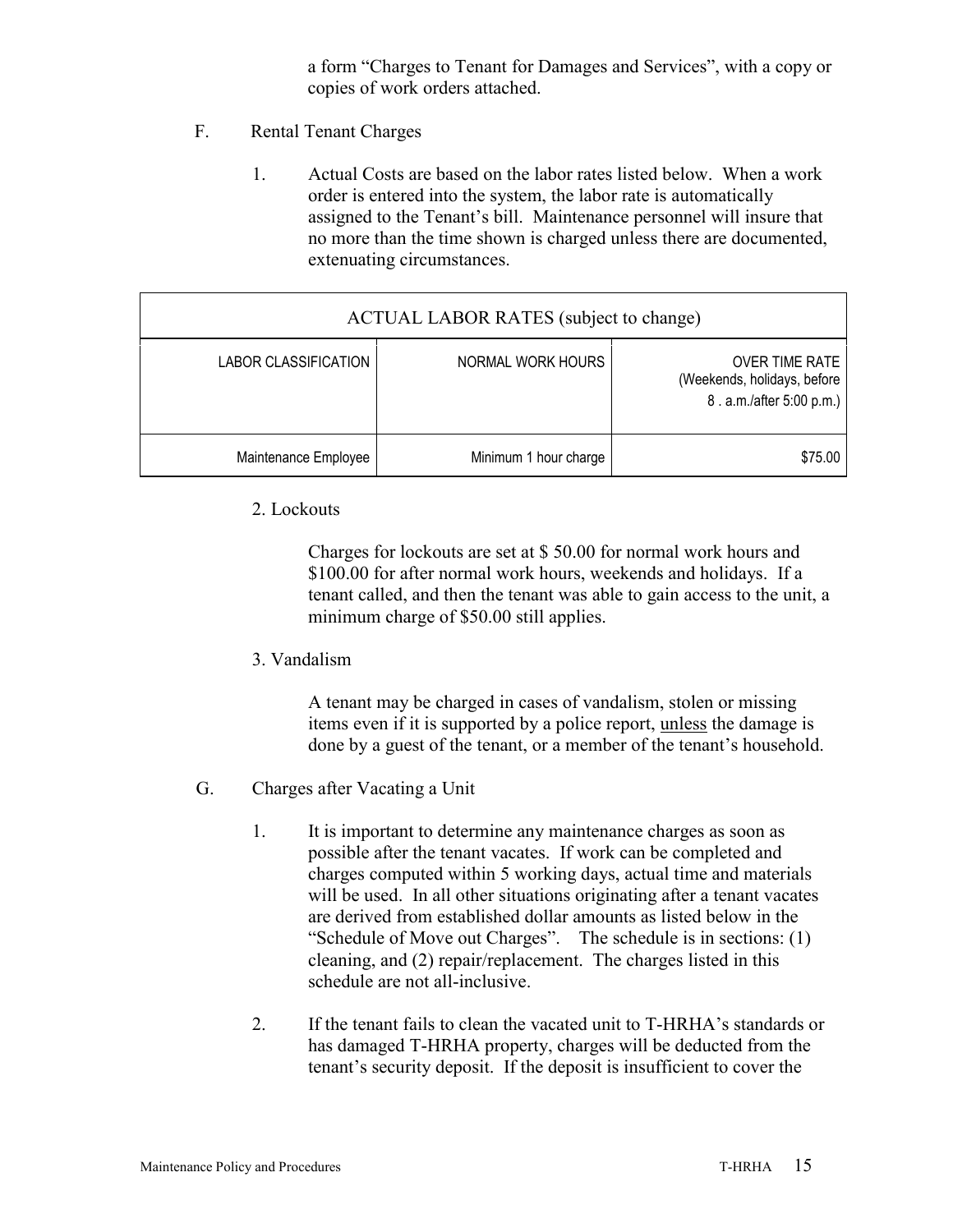charges, then the tenant will owe T-HRHA the balance remaining and must make arrangements for payment.

- 3. When cost of repair is greater than the cost of replacement, the replacement cost will apply. Missing or damaged items will be charged to the tenants account. If maintenance incurs a higher cost to replace or repair an item, the Tenant will be responsible for the cost.
- 4. Note: Based on their judgment and insuring consistency among all tenants, maintenance personnel have the prerogative to waive tenant damages. This may be done in such cases where it may be better to paint a unit even though it is not required or renovation work will soil floors which then require cleaning.
- H. Appeals
	- 1. A tenant may appeal maintenance charges in writing and postmarked within five (5) working days from T-HRHA's billing.
	- 2. Such appeals shall be directed to the President/CEO, and be responded to within five (5) working days of receipt.
- I. Schedule of move-out Charges

Total amount of Repair/Replacement charges:

Tenants will be charged a minimum of an hour in labor and replacement cost of items listed above.

| Minimum one (1) hour of labor will be charged to Repair or Replace |  |                     |  |                     |  |                      |  |  |  |
|--------------------------------------------------------------------|--|---------------------|--|---------------------|--|----------------------|--|--|--|
| light fixture                                                      |  | switch              |  | light socket        |  | electric range       |  |  |  |
| hallway lights                                                     |  | exterior lights     |  | receptacle          |  | Clean Yard           |  |  |  |
| Rake/cut grass                                                     |  | Shampoo ea rm       |  | switch in refer     |  | shelf studs in refer |  |  |  |
| shelf in refer                                                     |  | handle on refer     |  | any bin in refer    |  | medicine cab         |  |  |  |
| door knob                                                          |  | window pane         |  | door stop           |  | cabinet hinge        |  |  |  |
| towel bar                                                          |  | toilet paper holder |  | range control knobs |  | Change lock on door  |  |  |  |
| deadbolt                                                           |  | panic hardware      |  | mailbox lock        |  | Hang door            |  |  |  |
| toilet bowl                                                        |  | toilet tank         |  | toilet cover        |  | Unstop sink          |  |  |  |
| Unstop toilet                                                      |  | Smoke Detector      |  | Smoke Det battery   |  |                      |  |  |  |

#### JOB STANDARDS FOR MAINTENANCE TASKS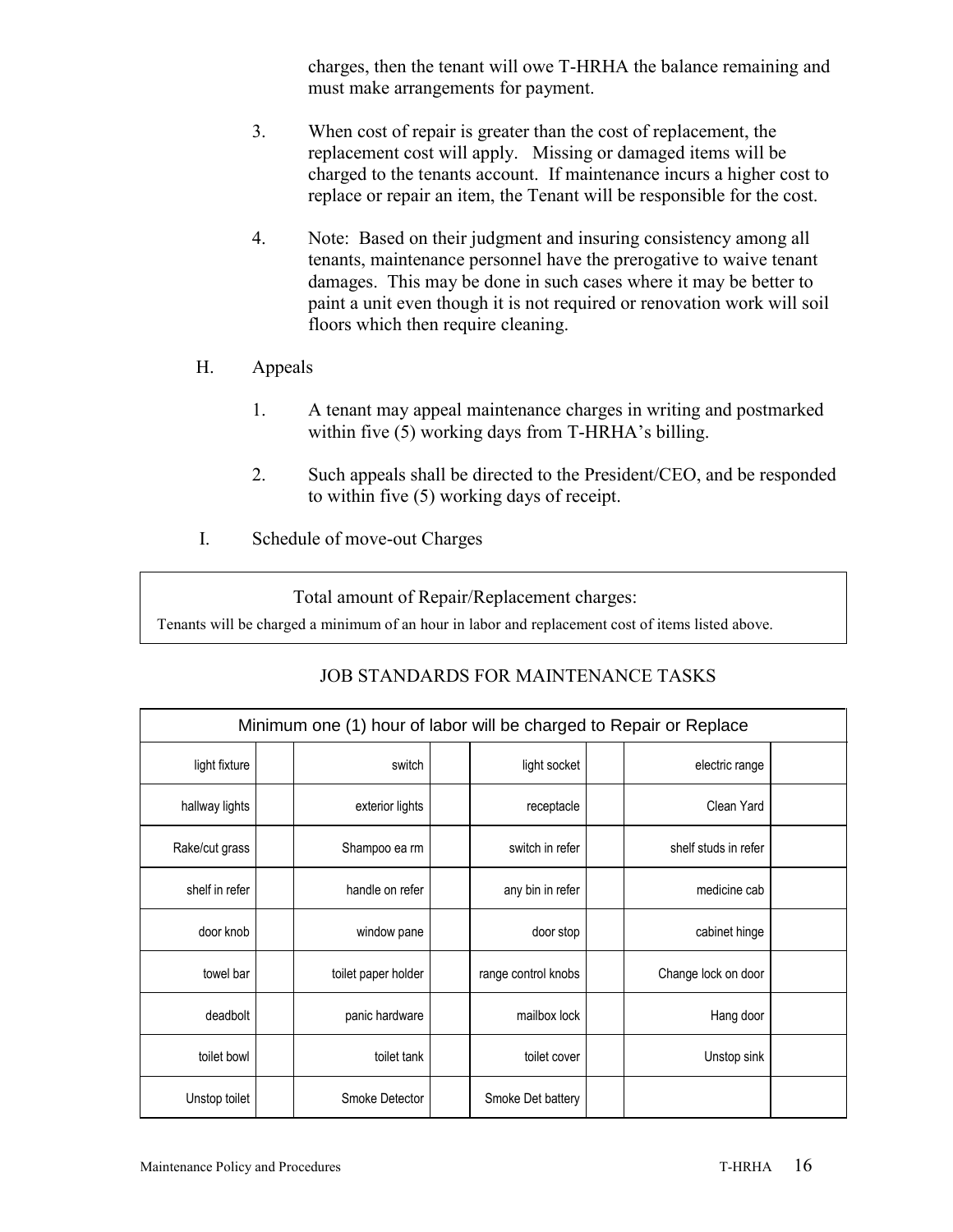#### **SECTION IX. WORK ORDERS**

A. The purpose of the work order is to monitor and track the work being completed for either the Client or the housing T-HRHA by a contractor or forced account labor crew. No work shall be initiated without a valid work order issued by the Maintenance Department.

The following forms shall be utilized in the work order process:

- 1. Work order log form;
- 2. Work order form;
- 3. Estimate form;
- 4. Work authorization form;
- 5. Work order status form.
- B. When a Client request for assistance is received by the Occupancy Specialist or Housing Manager, the client shall be counseled on their signed contract with the Housing T-HRHA that documents their responsibility for maintaining the home having the repairs completed how the repairs/replacement will be paid for, any other options available to the client.
- C. After it has been determined that the Housing T-HRHA will assist in the completion of the request, a written contact sheet documenting the following shall be forwarded to the Maintenance Manager or designee:
	- 1. Client name and account number;
	- 2. Account status;
	- 3. Nature/scope of work requested;
	- 4. How the work will be paid for;
	- 5. Eligibility of the client to receive the requested work.
- D. The Maintenance Manager or designee will return the contact sheet to the Occupancy Specialist if any of the required information is not listed. After receipt of all the required information, the Maintenance Manager or designee and field supervisor in cooperation with the client shall provide a written estimate for the materials, labor, freight and any extraordinary cost that are required to complete the job. All parties must sign off on the estimate sheet, showing an agreement on the scope of work, and the estimated cost to complete.
- E. After the estimate has been established and approved, the Maintenance Manager or designee shall assign a work order number to the request and log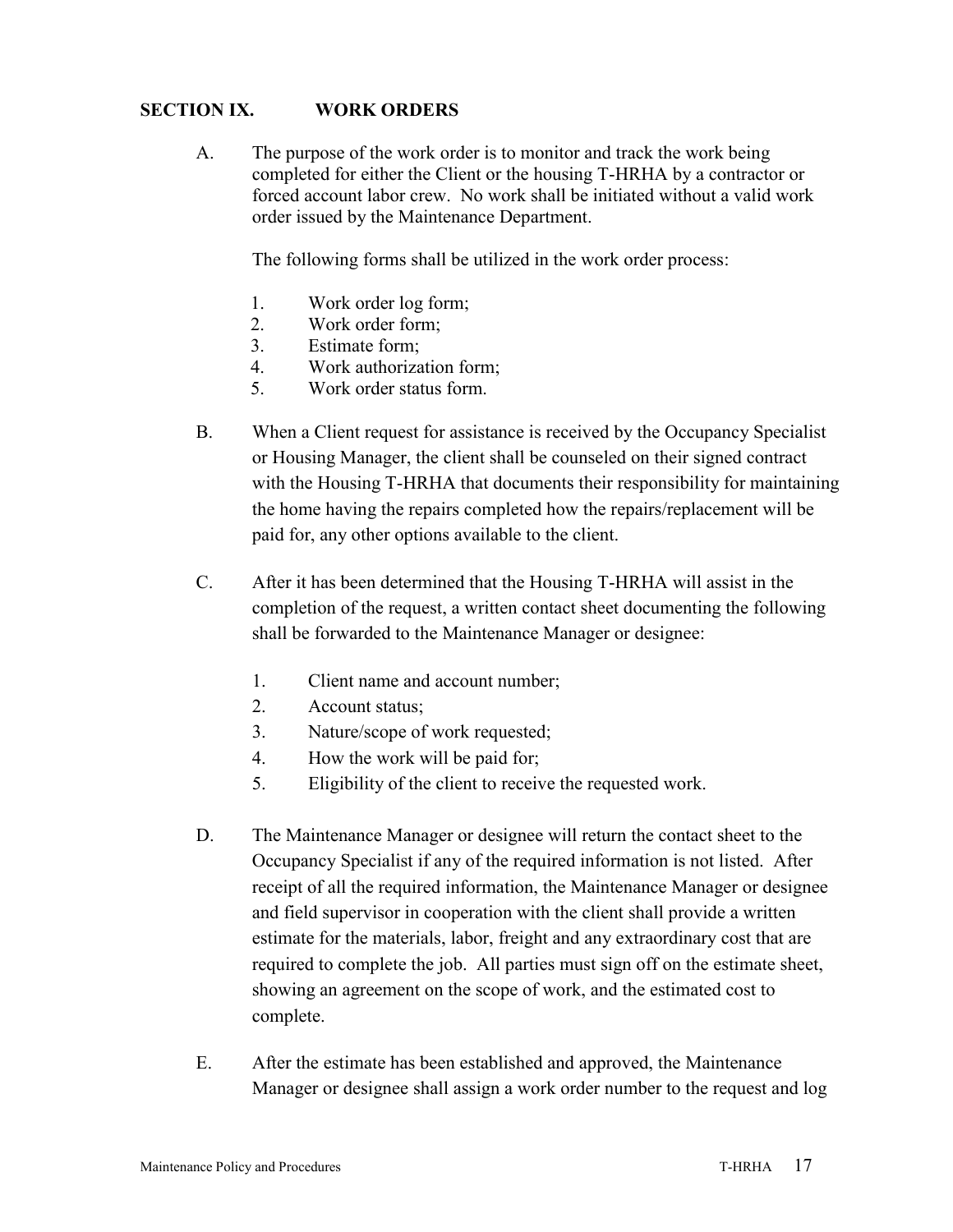the number into the Work Order Book, after which the work order form is completed and signed by the appropriate personnel.

No work order shall be issued without the following.

- 1. Justification for the work to be completed;
- 2. Cost estimated that includes labor, materials and freight;
- 3. Signed agreement on the cost estimate from the Client and the person/contractor completing the work;
- 4. All necessary drawings and specification if needed to approve and confirm that the work is being completed as per current required codes.
- F. No work shall be completed by the housing T-HRHA without an approved work order approved by one of the following:
	- 1. Maintenance Manager or designee;
	- 2. Housing Manager
	- 3. Tax Credit Manager4. President/CEO.

#### G. **SECTION X. INSURANCE**

A. Fire/Flood Renovation

The T-HRHA shall maintain Fire/Flood, and other acts of God insurance on all property under its management, the insurance shall provide for the structural replacement/renovation of the home to the original state of construction/original floor plan, unless home-buyer/Tenant has submitted an approved floor plan of any additions to the original construction and the addition has been approved for coverage by the insurance carrier. The Homebuyer/Tenant is responsible for obtaining any applicable insurance to cover the loss of any personal items due to fire/flood or other act of God.

The Home-buyer/Tenant is responsible for promptly notifying the T-HRHA of any fire/flood damage, or other acts of God resulting to their homes. After which the T-HRHA shall initiate the following;

1. The T-HRHA shall initiate all calls received concerning Homebuyer/Tenant Insurance claims for any damaged caused by Fire or Flood that may be covered under the Housing T-HRHA's Insurance Policy. The Occupancy Specialist shall issue a contact sheet to the Maintenance Supervisor with details of the incident as reported by the home-buyer and the Maintenance Supervisor shall than confirm the report with the Fire Department or Department of Public Safety where the incident occurred. This shall all occur the same day the report is received.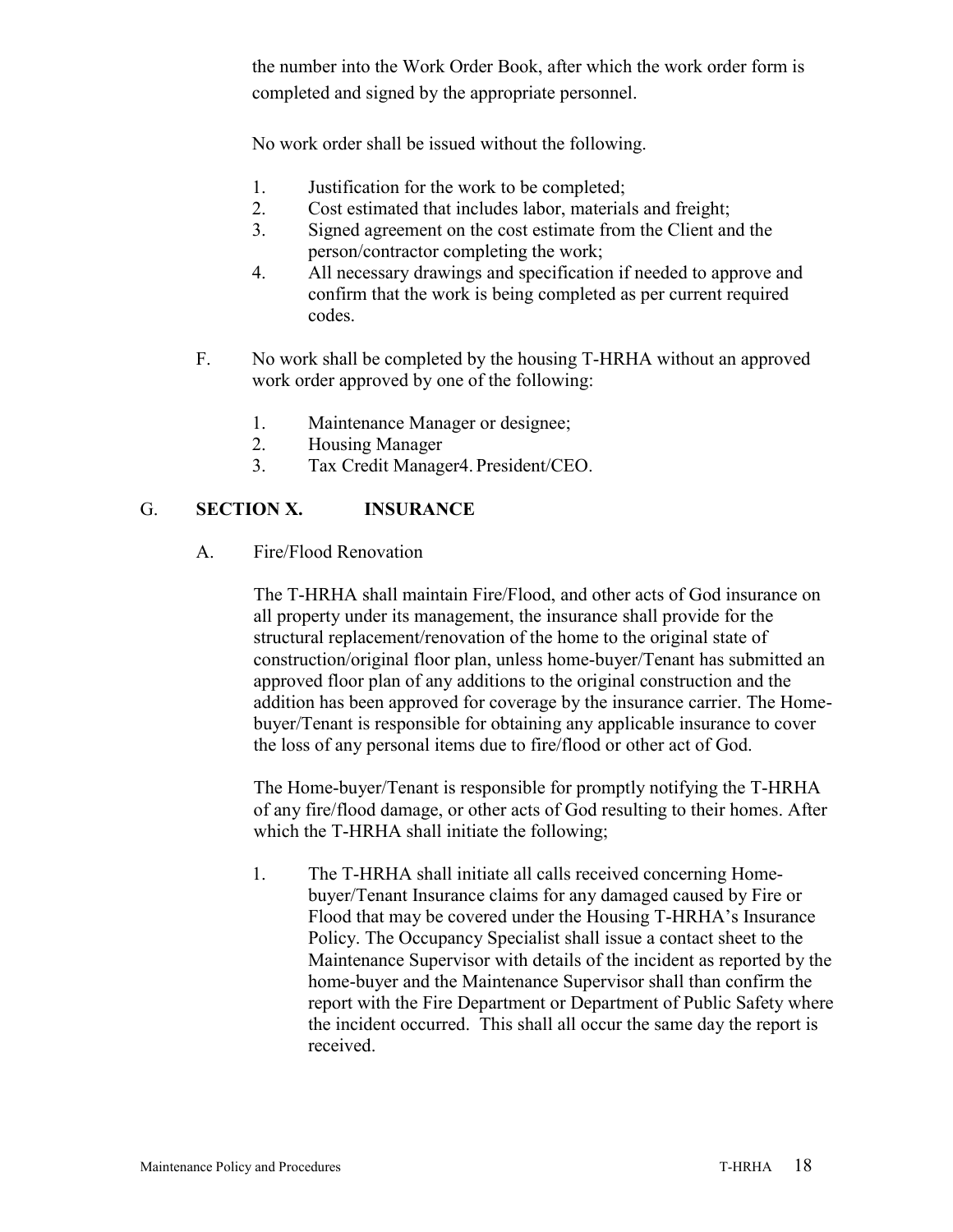- 2. After receipt of the official report from the Fire Department/Public Safety, the T-HRHA shall have the unit inspected within 24 hours by the Maintenance Manager or designee and picture documentation and estimated cost to renovate the unit shall be submitted to the supervisor to determine if the Insurance Adjuster is required to inspect and evaluate the damage. Any claims in excess of \$5,000.00 need to be inspected by the Insurance Carriers Claim Adjuster.
- 3. The Initial Loss Claim shall be sent to the Insurance Carrier the same day the report is received.
- 4. A work Order shall be issued to complete the Inspection and Estimate the same day the report is received. Followed up by a separate Work Order for the actual rehabilitation.
- 5. The T-HRHA has an Insurance Deductible on insurance policy, as to which the Home-buyer/Tenant shall be responsible for the first \$1,000.00 of that deductible.

#### **SECTION XI. HOME-BUYER/TENANT COUNSELING**

- A. Upon entry in a housing program, the Maintenance Manager or designee shall review the Maintenance/Inspection Policy with the new home-buyer/Tenant to counsel them on their responsibilities to the T-HRHA and the proper upkeep of their homes.
- B. Upon occupancy of the unit, the Maintenance Department will conduct a Move-In Inspection with the new home-buyer/Tenant, at which time the T-HRHA Staff will counsel the home-buyer/Tenant on the operation of the appliances and equipment supplied with the home. The home-buyer/Tenant will also be counseled on preventive Maintenance; routine Maintenance repairs, and suggests scheduling of routine Maintenance items such as heating systems, weatherization, and where repairs parts may be appropriated.
- C. Inspections of the units will be conducted on an annual basis, as a minimum, to ensure that the home-buyers/Tenants are properly maintaining their homes, and as a requirement from the insurance carrier.
- D. If deficiencies are found during the course of the inspections, the inspecting officer will counsel the home-buyer/Tenant on proper procedures for correcting the deficiencies, and will counsel the home-buyer/Tenant on their options if they cannot do the repairs or cannot afford to correct them.
- E. The T-HRHA will mail all home-buyers/Tenants within its projects, quarterly newsletters which will include Maintenance repair tips that are appropriate for that time of year.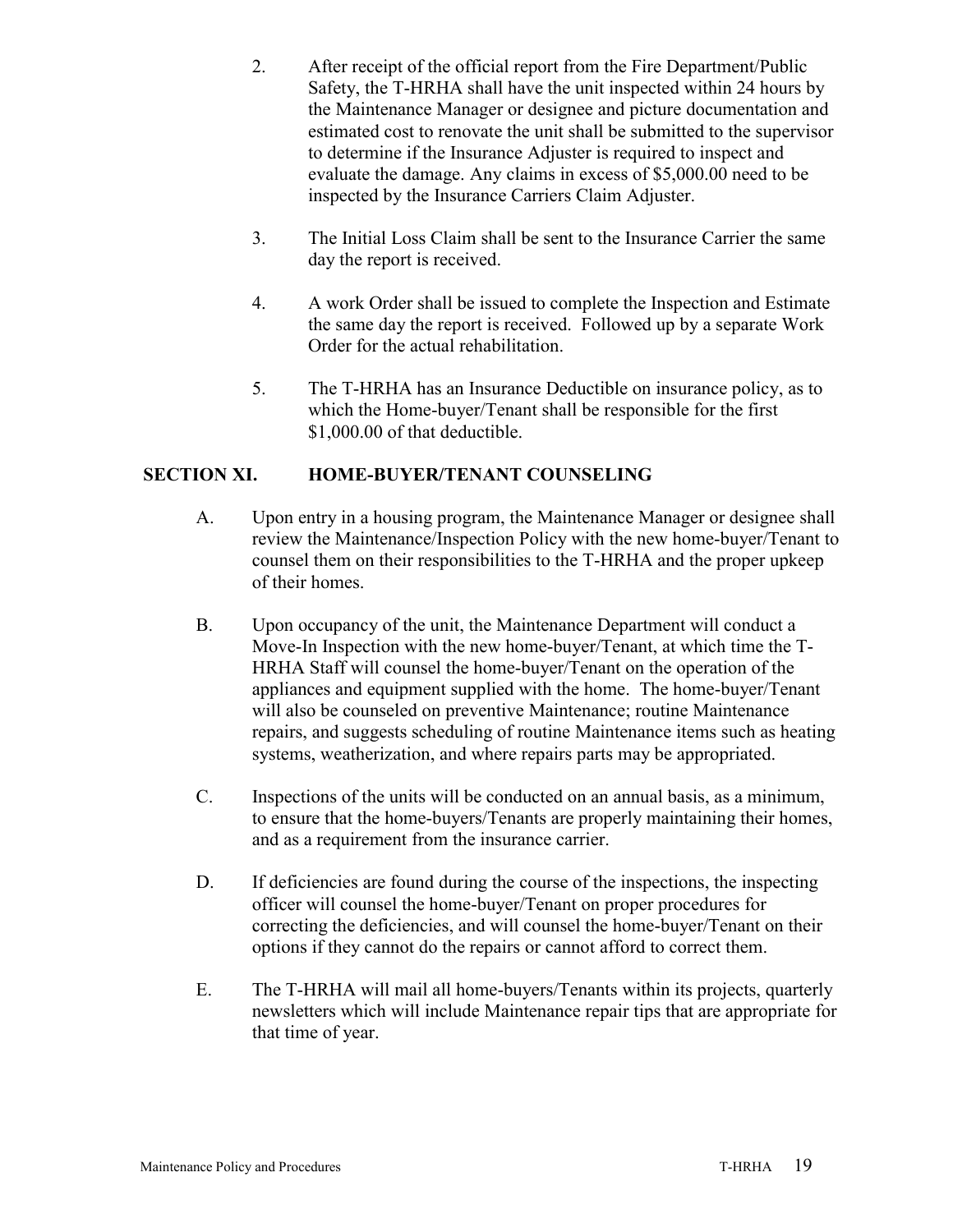- F. The T-HRHA will be available during normal work hours to correspond and consult with the home-buyers/Tenants by either phone or letters for Maintenance advice or counseling.
- G. The T-HRHA may conduct community workshops in each of its project communities on an annual basis; the workshops shall consist of (but not limited to):
	- 1. Energy conservation;
	- 2. Weatherization;
	- 3. Routine Maintenance;
	- 4. Proper techniques for remodeling;
	- 5. health/safety hazards; and
	- 6. Review of State and local building codes.

#### **SECTION XII. EQUIPMENT USE**

#### **A. T-HRHA Employees:**

Tlingit-Haida Regional Housing Authority expressly prohibits the personal use of equipment, hand tools, ladders, power tools, vehicles by T-HRHA employees regardless of the circumstances. Removal and use of T-HRHA tools, equipment or vehicles may constitute theft and possible termination of employee(s) involved.

#### **B. T-HRHA Clients:**

Tlingit-Haida Regional Housing Authority, in the interest of providing affordable, safe and sanitary housing to its clients, has the options of providing the clients with access to the following equipment and tools:

- 1. Lawn mowers;
- 2. Weed-eaters;

T-HRHA is to maintain an Equipment Sign out sheet, and clients are required to sign an Equipment Use and Indemnity Form. At the time of the equipment sign out, clients are to be counseled on the safe and proper use of the equipment and their responsibility to repair or replace the equipment if damaged or stolen.